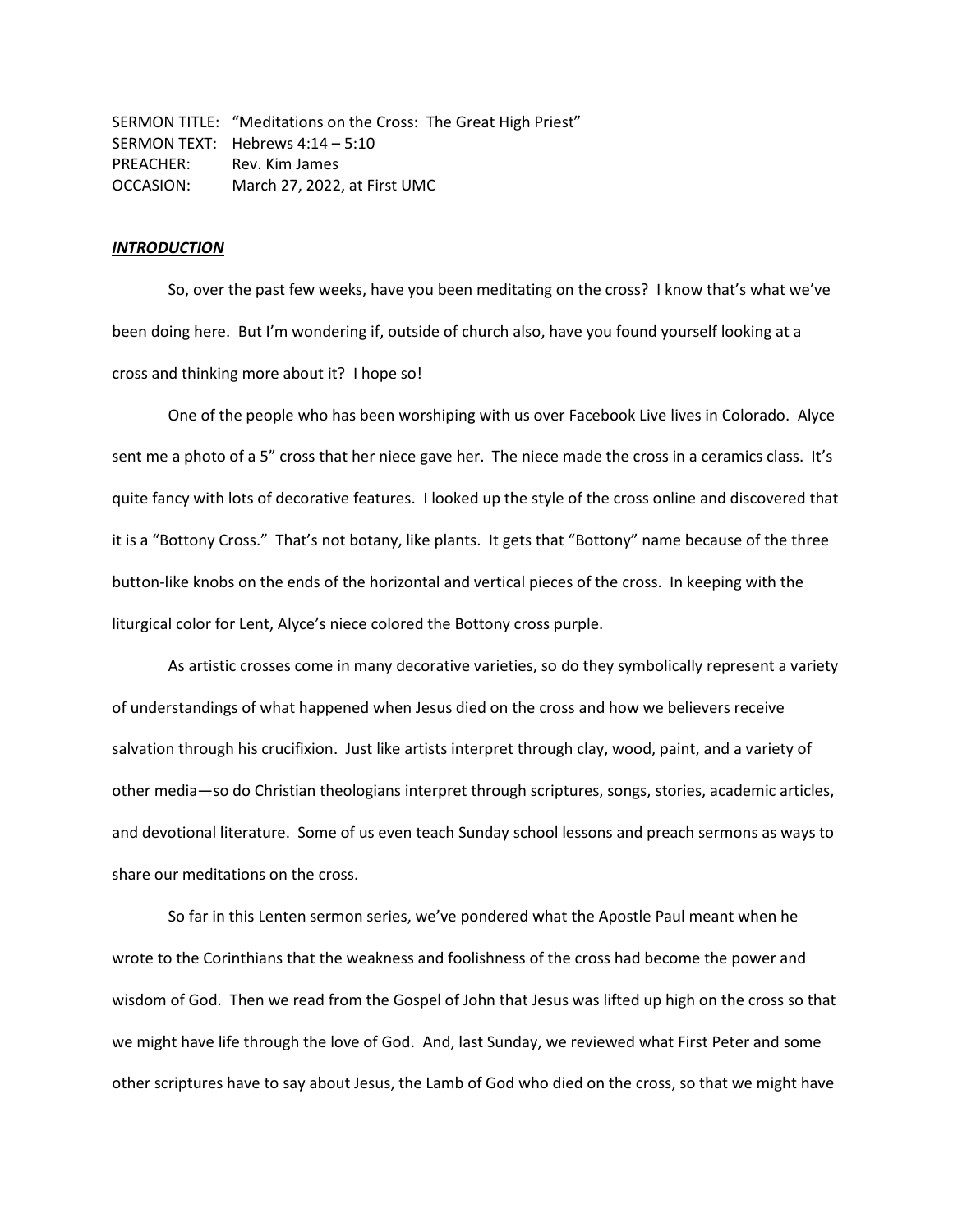freedom from sin. Our salvation through Jesus is so multi-faceted that no one image would ever be able to tell the whole story. But, fortunately for us, today's scripture text from the Letter to the Hebrews adds yet another angle. This morning, I invite you to meditate on the cross with me through the prism of Jesus the Great High Priest.

#### *1--BACKGROUND ON HEBREWS & LEVITICUS*

This image of Jesus as the Great High Priest is unique to the Letter to the Hebrews. Of the 66 books in the Bible, only the Old Testament book of Leviticus and this New Testament book of Hebrews give so much information about the role of priests and their responsibilities in regard to making sacrifices. Other books of the Bible emphasize more the role of the prophets, the kings, and those who studied and taught the law and the Gospel. But throughout all that time, priests were important leaders of worship, who performed rituals of purity and forgiveness that carried important meaning like our sacraments of baptism and holy communion do today.

In Leviticus, the sacrificial responsibilities were assigned to Moses' brother Aaron and to those Hebrew men known as the Levites. In those days, they didn't yet have a temple. They were still wandering around in the wilderness, and their acts of worship and sacrifice were done in the sacred tabernacle tent. Later, after King Solomon oversaw the building of the temple in Jerusalem, the priestly functions were centered there. When the Babylonian exile was over and the Jews returned home and rebuilt Jerusalem, the priests again made sacrifices in the temple for the sins of the people. During the time of Jesus and the disciples, Herod's newly-restored Temple was the central location for Jewish sacrifices. The Romans destroyed that temple in the year 70, however, and it was never rebuilt.

Bible scholars and church historians aren't sure whether the Letter to the Hebrews was written just before or after that destruction. But whether that Jewish worship center was still standing or not, the Letter to the Hebrews clearly supposes that now, through Jesus, there's a better temple in the heavens. And there, in that heavenly temple, is where our Great High Priest advocates for us.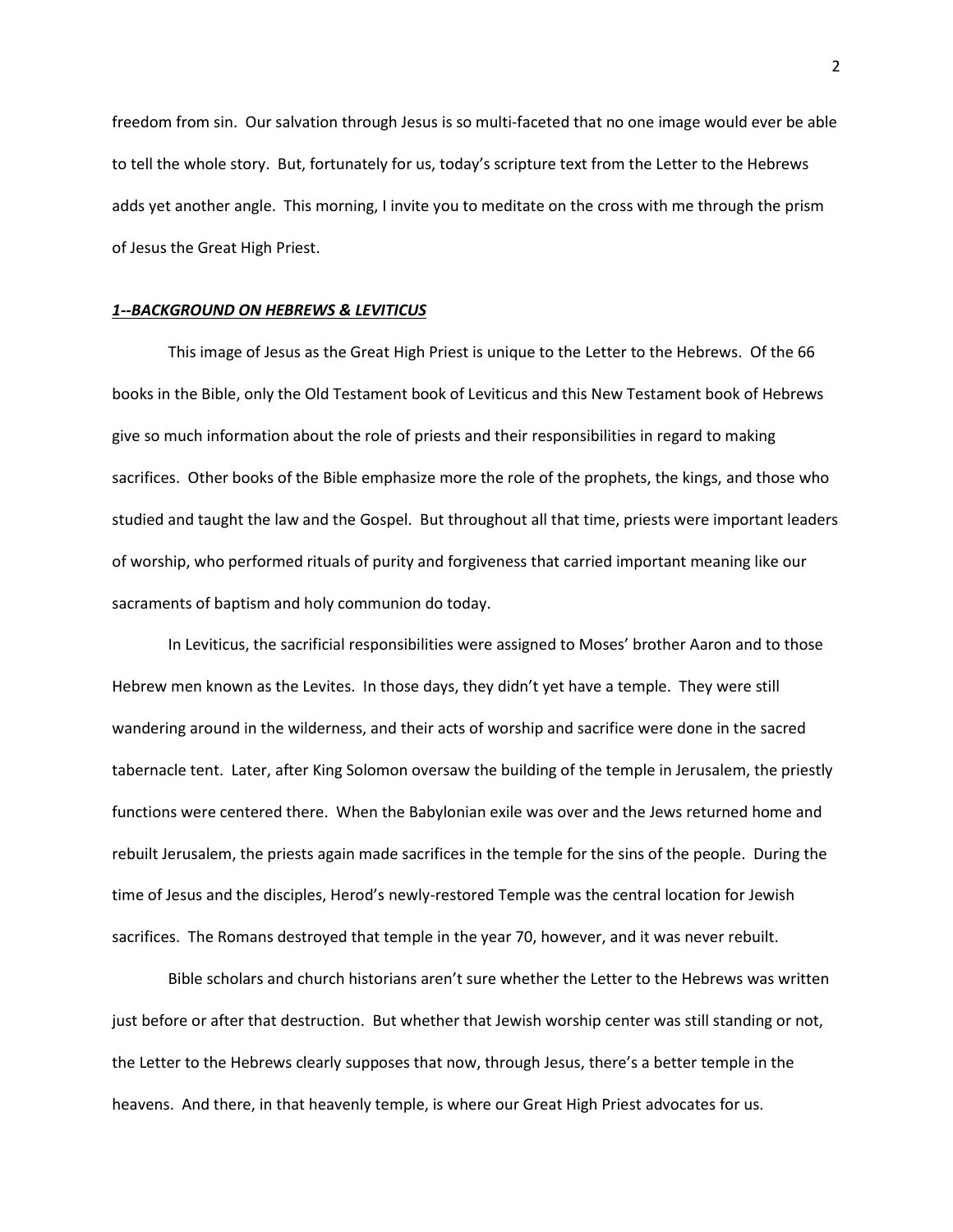### *2—GREAT HIGH PRIEST IS ONE OF US*

The message of the letter to the Hebrews is complicated. The writer himself even says that "it's hard to explain" (5:11). But one thing that we can readily see is that the Great High Priest is able to sympathize with us because he's one of us. Hebrews 4:15 says that our salvation through Jesus Christ is possible because he was tested as we are. In Hebrews 5:2, we are told that every high priest "is able to deal gently with the ignorant and wayward [because] he himself is subject to weakness." Jesus, our Great High Priest, is no exception to that. In verse seven, we see that during "the days of his flesh, Jesus offered up prayers and supplications, with loud cries and tears, . . . and he was heard because of his reverent submission." Verse eight tells us that "Jesus learned obedience through what he suffered."

These are real, human experiences. Just as "every high priest was chosen from among mortals," so was Jesus our Great High Priest born in human flesh. A very important part of what made Jesus our Great High Priest is that he wasn't given any shortcuts. Jesus was the Son of God, yes, but that didn't give him extra privileges or the ability to avoid pain. He wasn't deferred or exempted from service. Born in a stable in a lowly family, Jesus put in his time, learned to obey, and gained perfection through what he suffered. So he has a natural basis for empathy with our struggles and has the ability to offer us mercy and grace and to encourage us to hold on to our faith.

## *3—SINLESS, CHOSEN, FOREVER*

But coming from among mortals isn't the only reason Jesus has the ability to serve as our Great High Priest. If being human were enough, then every high priest would have been great, and Jesus would have been no different. Jesus was qualitatively different, and that's why we worship him as divine, as well as human. As Hebrews 4:14 tells us, Jesus was tested in every way like us, but he was able to get through that "without sin." In Hebrews 5:9, we read that Jesus was "made perfect." No one can say for sure how much of that sinlessness and perfection came from Jesus' humanity, and how much of it was because he was divine. But it's clear that Jesus was unique.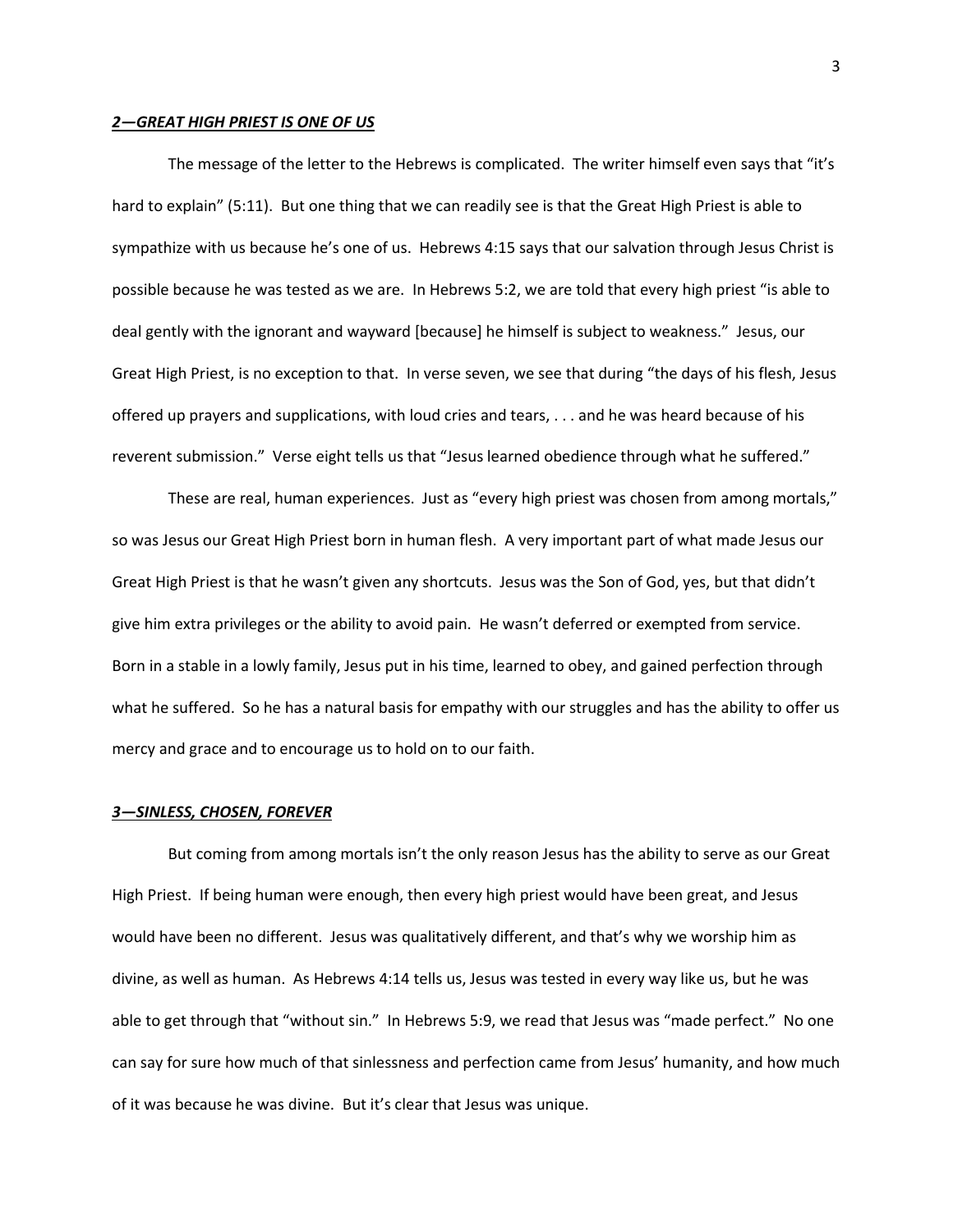All high priests were called by God, but Jesus wasn't just called to be a high priest. He was also chosen and called to be God's Son. And Jesus wasn't a high priest whose life and service came to an end. According to Hebrews 5:5, Jesus was "a priest forever in the order of Melchizedek." This reference to Melchizedek is complicated, so I'm not going to try to explain it all to you in this sermon. But the basic idea is that, like that mysterious priest and king mentioned just briefly in the book of Genesis, Jesus was definitely in a different and better league than other high priests. Jesus' intercession wasn't done with animal sacrifices that had to be repeated over and over again, day after day and year after year. Unlike other high priests, Jesus didn't have to make atonement for his own sins first before he could offer cleansing and redemption for his people. Because Jesus had made the greatest possible sacrifice of his own perfect life, that was enough forever. No more sacrifices need be done on earth because our Great High Priest now intercedes for us eternally in the heavens.

# *4—GREAT HIGH PRIEST AS PIONEER AND PERFECTER OF OUR FAITH*

So, what does all that mean? Since all of Hebrews is one big treatise, it makes sense to look ahead to see what the goal is. In chapter 12, we find the advice to keep "looking to Jesus the pioneer and perfecter of our faith, who for the sake of the joy that was set before him endured the cross, disregarding its shame, and has taken his seat at the right hand of the throne of God." We are advised to "consider him who endured such hostility against himself from sinners, so that you may not grow weary or lose heart." The writer of Hebrews points out that, "in your struggle against sin you have not yet resisted to the point of shedding your blood . . . Therefore lift your drooping hands and strengthen your weak knees, and make straight paths for your feet, so that what is lame may not be put out of joint, but rather be healed."

Physical healing is always nice, and we sure know about some weak and painful knees that could use some relief, right?! But we can tell that this is a spiritual metaphor. Our Great High Priest doesn't want to cleanse us of sin just to have us get all messed up and dirty again. Our Great High Priest wants